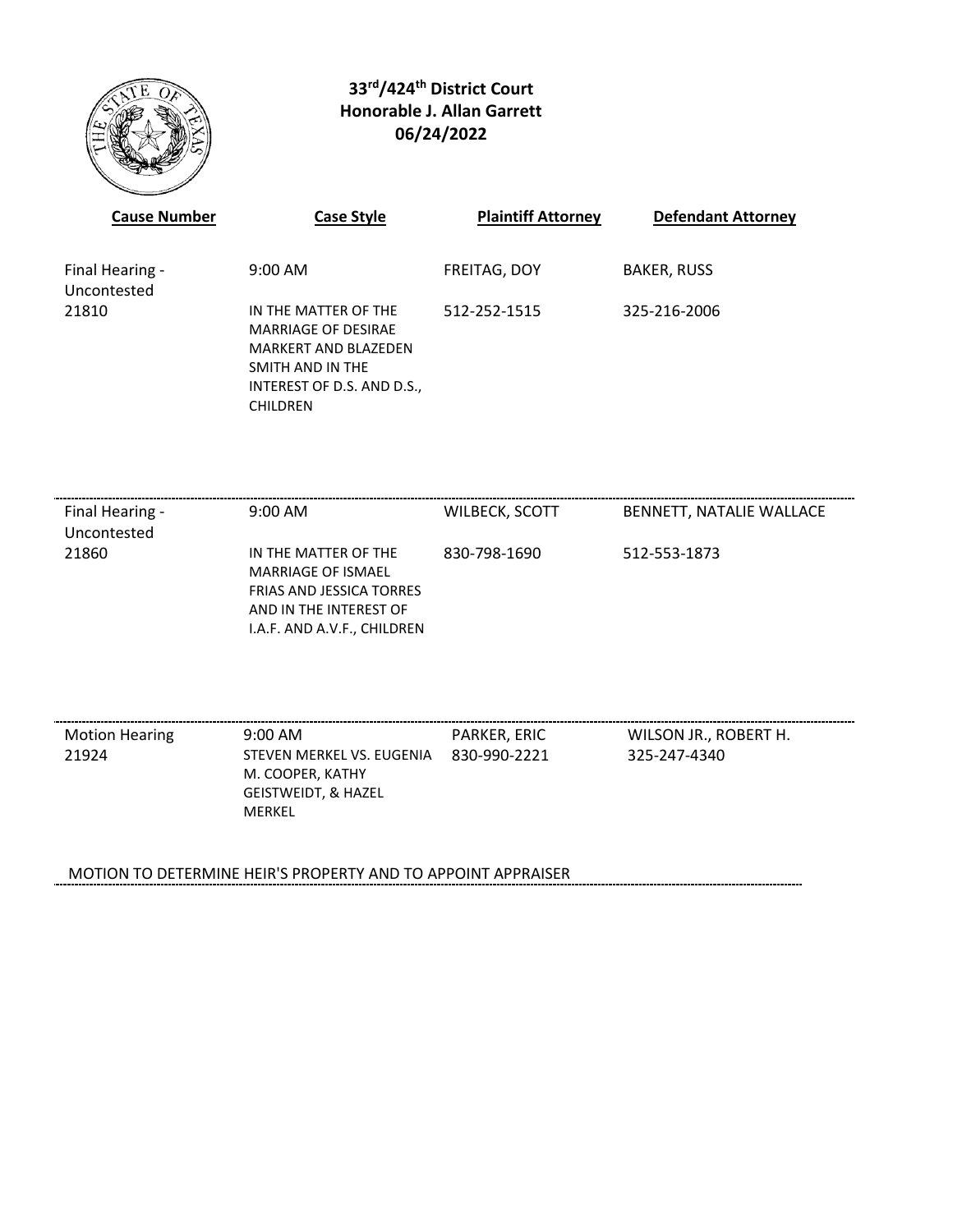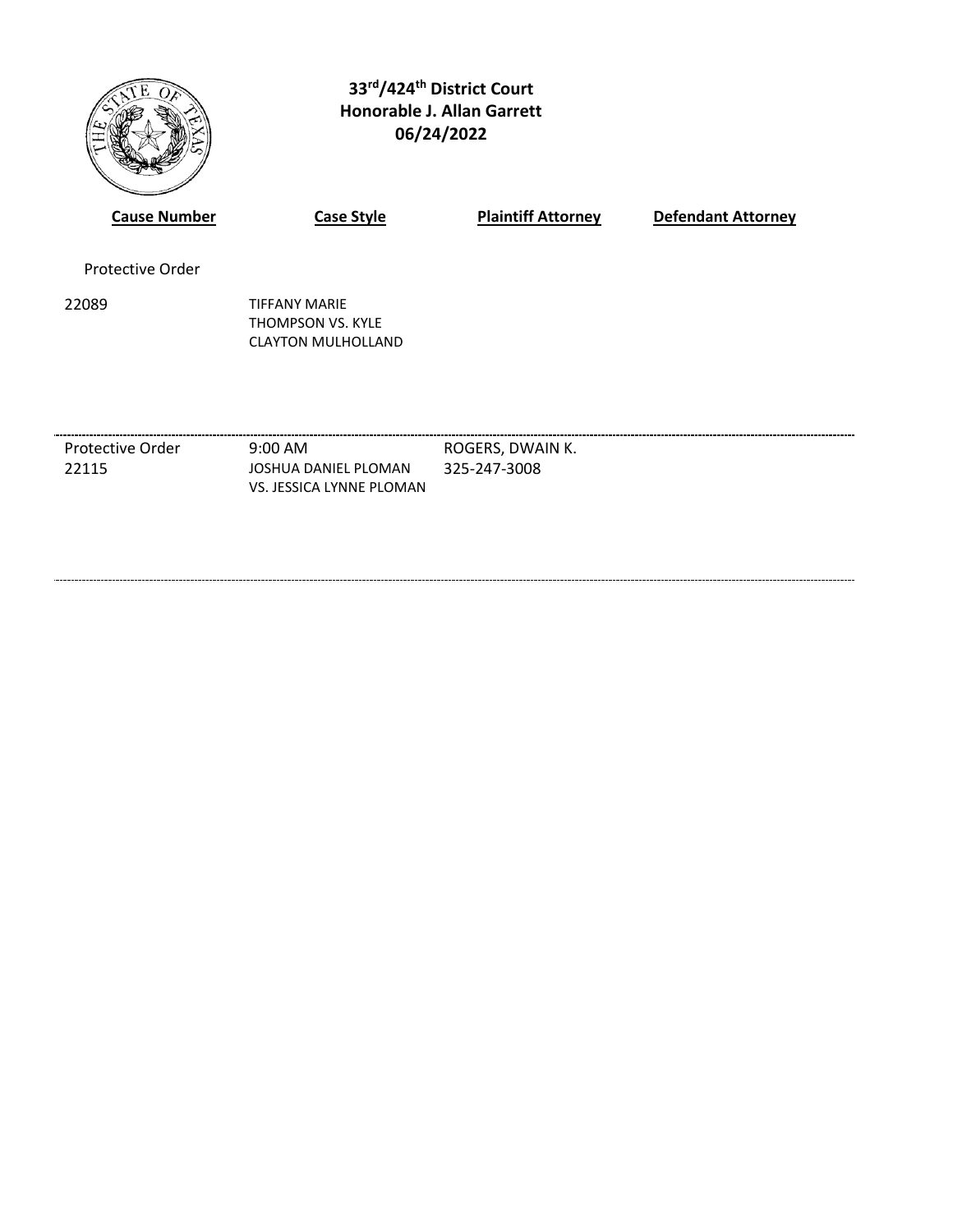#### **1) CR8370 - Arraignment Hearing at 9:00 AM ADRIAN, ADAM MICHAEL**

| <b>Warrant Status:</b> |  |
|------------------------|--|
|------------------------|--|

Degree: Offense: (F1) POSS CS PG 1 >=4G<200G W/ INTENT TO DELIVER (F3) TAMPER/FABRICATE PHYS EVID W/INTENT TO IMPAIR

| 2) CR8371 - Arraignment Hearing at 9:00 AM                                    |                                                      |                                                                                             |                       |               |                             |
|-------------------------------------------------------------------------------|------------------------------------------------------|---------------------------------------------------------------------------------------------|-----------------------|---------------|-----------------------------|
|                                                                               |                                                      |                                                                                             |                       | <b>TOTAL:</b> | \$290.00                    |
| <b>Future Hearing Date:</b><br>Age of Case: 50<br>Indictment Date: 05/02/2022 |                                                      |                                                                                             | \$0.00                |               | \$290.00                    |
| Last Court Date:<br><b>Related Cases:</b><br>Memo:                            |                                                      |                                                                                             | <b>Assessed Fees:</b> |               | <b>Projected Crt Costs:</b> |
| Continuances: 0                                                               | <b>FUGITIVE</b><br>Bond Information:<br>\$100,000.00 | Lisa's 007 Bail Bonds - Out of County<br>\$20,000.00 .Lisa's 007 Bail Bonds - Out of County |                       |               |                             |

Degree: Offense: (FS) BURGLARY OF BUILDING

| Continuances: 0<br>Last Court Date:<br><b>Related Cases:</b><br>Future Hearing Date: 07/28/2022 | Memo: FUTURE HEARINGS WITH 33RD. DEFENDANT FUGITIVE IN OTHER INDICEMENT.           | <b>Assessed Fees:</b> | Projected Crt Costs:        |
|-------------------------------------------------------------------------------------------------|------------------------------------------------------------------------------------|-----------------------|-----------------------------|
| Age of Case: 50<br>Indictment Date: 05/02/2022                                                  |                                                                                    | \$0.00                | \$290.00                    |
|                                                                                                 |                                                                                    |                       | <b>TOTAL:</b><br>\$290.00   |
| 3)<br>CR8372 - Arraignment Hearing at 9:00 AM                                                   |                                                                                    |                       |                             |
| <b>ALLEN, LONNIE</b>                                                                            |                                                                                    |                       | Cofer, Rick<br>512-200-3801 |
| <b>Warrant Status:</b><br>Degree: Offense:                                                      | (F1) POSS CS PG 1 >=4G<200G W/ INTENT TO DELIVER<br>(F3) UNL POSS FIREARM BY FELON |                       |                             |
| Bond Information:                                                                               | \$20,000.00<br><b>Credit Bail Bonds</b>                                            |                       |                             |
| Continuances: 0<br>Last Court Date:<br><b>Related Cases:</b>                                    |                                                                                    |                       |                             |
| Memo: WAIVER FILED<br>Future Hearing Date:                                                      |                                                                                    | Assessed Fees:        | Projected Crt Costs:        |
| Age of Case: 50<br>Indictment Date: 05/02/2022                                                  |                                                                                    | \$0.00                | \$290.00                    |
|                                                                                                 |                                                                                    |                       | <b>TOTAL:</b><br>\$290.00   |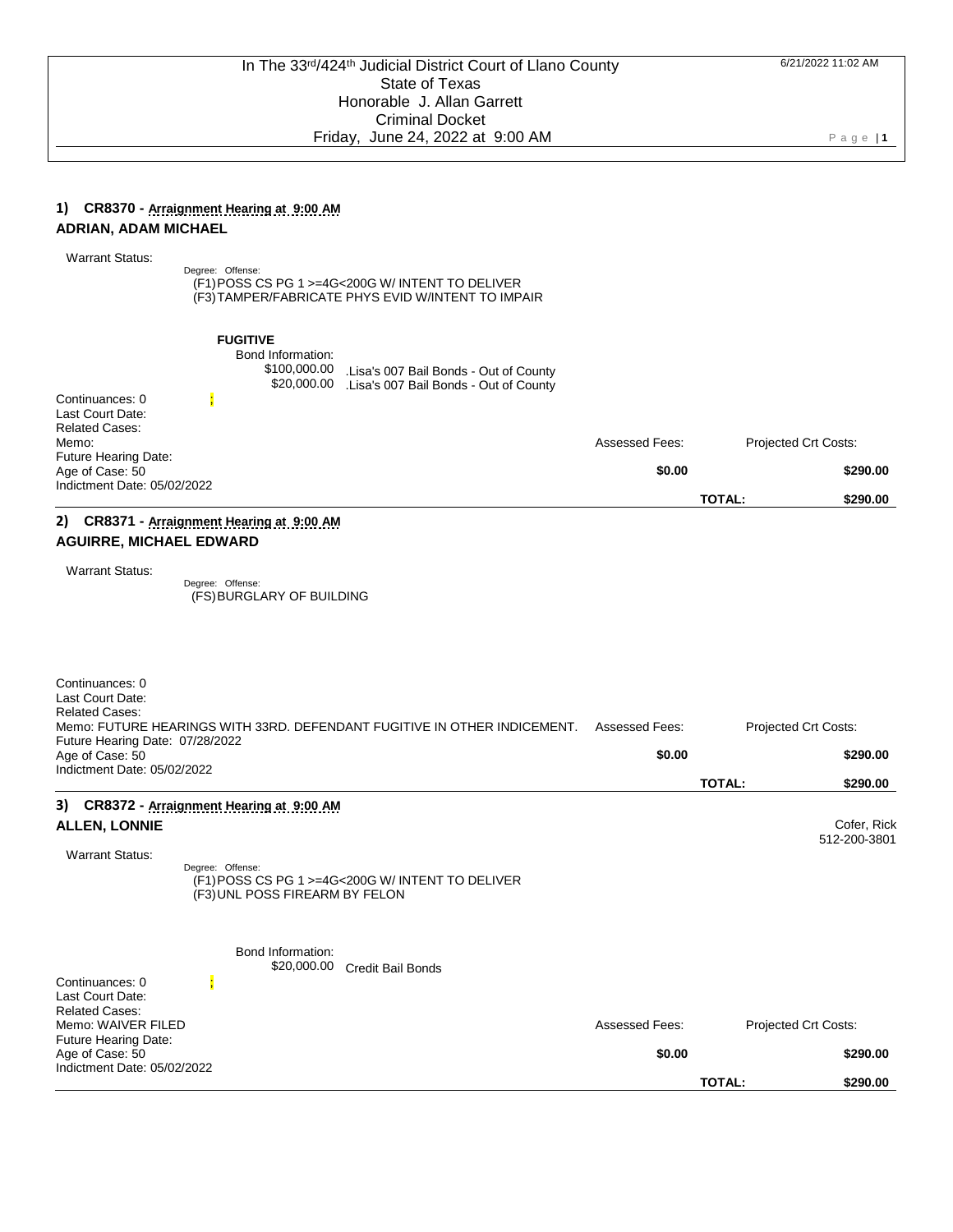Assessed Fees: Projected Crt Costs:

**\$0.00 \$290.00**

**TOTAL: \$290.00**

### **4) CR8373 - Arraignment Hearing at 9:00 AM ATCHISSON, RICKY JO**

Warrant Status:

Degree: Offense: (FS) POSS CS PG 1 <1G

**FUGITIVE**

Bond Information: \$40,000.00 Credit Bail Bonds

Continuances: 0 Last Court Date: Related Cases: Memo: INT TDC - SURETY SURRENDER 6/2/22. Future Hearing Date: Age of Case: 50 Indictment Date: 05/02/2022

## **5) CR8202 - Status Hearing at 9:00 AM CHANEY, KALY MAE**

Warrant Status:

Degree: Offense: (FS) POSS CS PG 1 <1G

|                                                                                                                                                             | Bond Information:<br>\$75,000.00 | .AA Best Bail Bonds - Out of County |                                 |                                                               |
|-------------------------------------------------------------------------------------------------------------------------------------------------------------|----------------------------------|-------------------------------------|---------------------------------|---------------------------------------------------------------|
| Continuances: 0<br>Last Court Date: 03/31/2022<br><b>Related Cases:</b><br>Memo:                                                                            |                                  |                                     | <b>Assessed Fees:</b>           | Projected Crt Costs:                                          |
| Future Hearing Date:<br>Age of Case: 350                                                                                                                    |                                  |                                     | \$0.00                          | \$290.00                                                      |
| Indictment Date: 07/06/2021                                                                                                                                 |                                  |                                     |                                 | <b>TOTAL:</b><br>\$290.00                                     |
| CR8343 - Status Hearing at 9:00 AM<br>6)<br><b>COX, PRESTON JAMES</b><br><b>Warrant Status:</b><br>Degree: Offense:                                         | (FS) POSS CS PG 1 <1G            |                                     |                                 | Shell, Austin C.<br>830-798-1690                              |
| Continuances: 0<br>Last Court Date: 05/03/2022<br><b>Related Cases:</b><br>Memo:<br>Future Hearing Date:<br>Age of Case: 106<br>Indictment Date: 03/07/2022 | Bond Information:<br>\$10,000.00 | AROUND THE CLOCK BAIL BONDS         | <b>Assessed Fees:</b><br>\$0.00 | Projected Crt Costs:<br>\$290.00<br><b>TOTAL:</b><br>\$290.00 |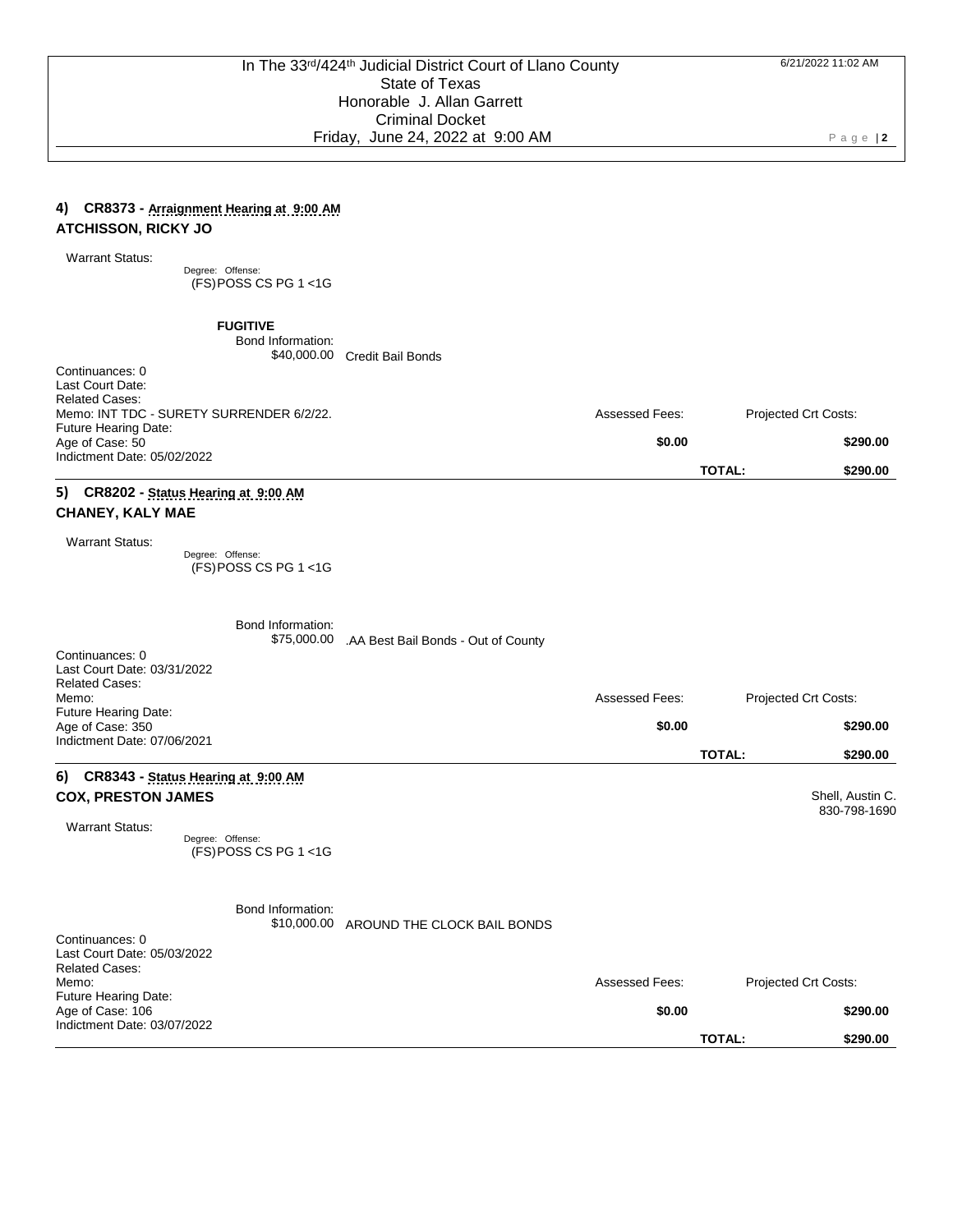Shell, Austin C. 830-798-1690

### **7) CR8345 - Status Hearing at 9:00 AM DUGAN, CURTIS SEAN**

Warrant Status:

Degree: Offense: (F3) TAMPER/FABRICATE PHYS EVID W/INTENT TO IMPAIR (FS) POSS CS PG 1 <1G

Bond Information: \$12,000.00 Credit Bail Bonds \$3,500.00 Credit Bail Bonds Continuances: 0 Last Court Date: 05/03/2022 Related Cases: Memo: Future Hearing Date: Assessed Fees: Projected Crt Costs: Age of Case: 106 Indictment Date: 03/07/2022 **\$0.00 \$290.00 TOTAL: \$290.00 8) CR8375 - Arraignment Hearing at 9:00 AM FEHR, JONATHAN LEE** Warrant Status: Degree: Offense: (F1) POSS CS PG 1 >=4G<200G W/ INTENT TO DELIVER

Bond Information: \$90,000.00 Credit Bail Bonds Continuances: 0 Last Court Date: Related Cases: Memo: Future Hearing Date: Assessed Fees: Projected Crt Costs: Age of Case: 50 Indictment Date: 05/02/2022 **\$0.00 \$290.00 TOTAL: \$290.00**

## **9) CR8376 - Arraignment Hearing at 9:00 AM GONZALEZ, JORGE**

Warrant Status:

Degree: Offense: (F3) FRAUD USE/POSS IDENTIFYING INFO # ITEMS 5<10 (FS) THEFT-MAIL =10<30 ADDRESSES

**FUGITIVE**

Bond Information:

\$40,000.00 Credit Bail Bonds

| Continuances: 0             |                |                             |
|-----------------------------|----------------|-----------------------------|
| Last Court Date:            |                |                             |
| <b>Related Cases:</b>       |                |                             |
| Memo:                       | Assessed Fees: | <b>Projected Crt Costs:</b> |
| <b>Future Hearing Date:</b> |                |                             |
| Age of Case: 50             | \$0.00         | \$290.00                    |
| Indictment Date: 05/02/2022 |                |                             |
|                             |                | \$290.00<br>TOTAL:          |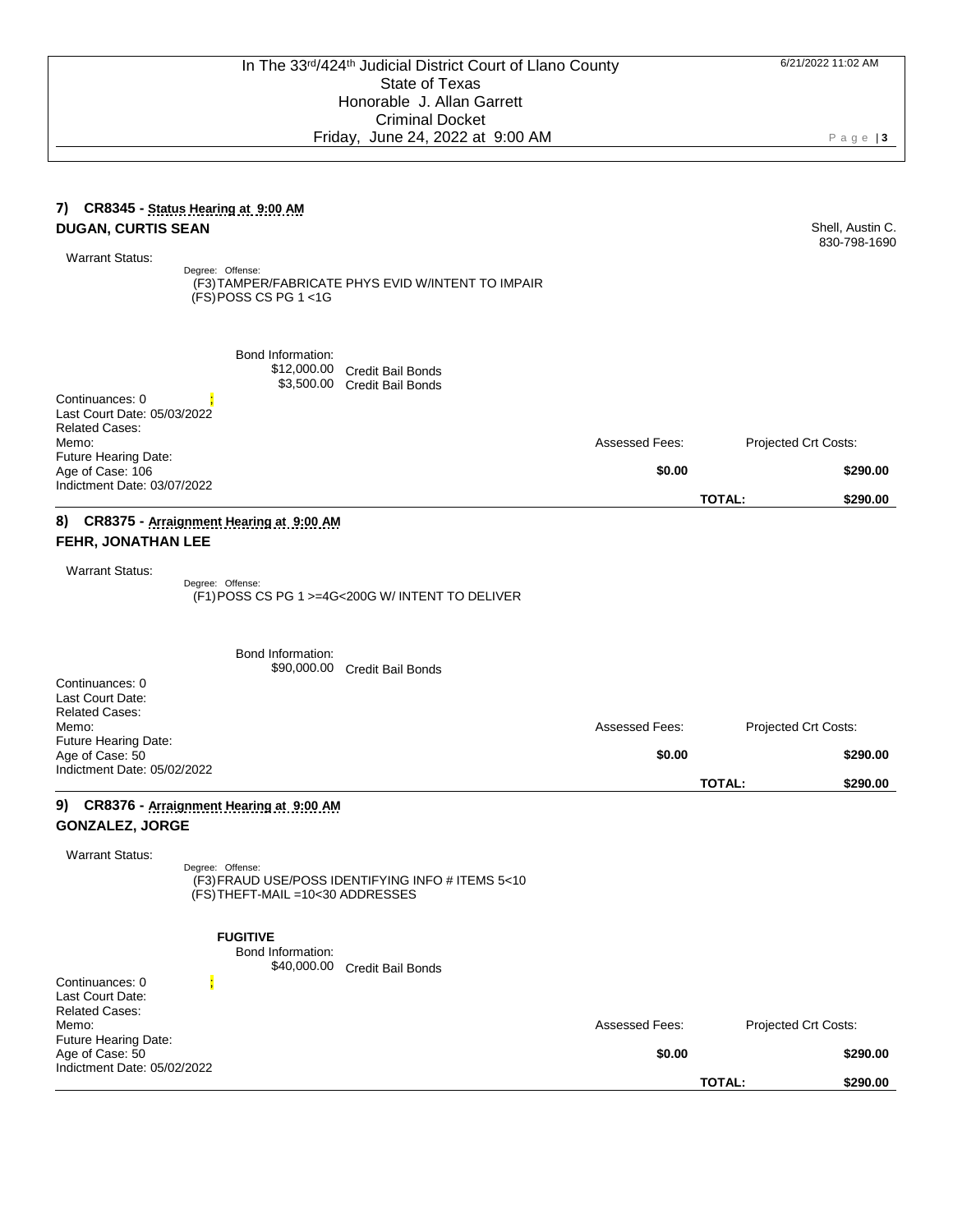### **10) CR8377 - Arraignment Hearing at 9:00 AM GRANTHAM, CHANCE DEWAYNE**

Warrant Status:

Degree: Offense: (FS) UNAUTH USE OF VEHICLE

#### **FUGITIVE**

| Continuances: 0<br>Last Court Date:                                                                                                |                       |               |                                  |
|------------------------------------------------------------------------------------------------------------------------------------|-----------------------|---------------|----------------------------------|
| <b>Related Cases:</b><br>Memo:                                                                                                     | Assessed Fees:        |               | Projected Crt Costs:             |
| Future Hearing Date:<br>Age of Case: 50                                                                                            | \$0.00                |               | \$290.00                         |
| Indictment Date: 05/02/2022                                                                                                        |                       | <b>TOTAL:</b> | \$290.00                         |
| 11) CR8206 - Status Hearing at 9:00 AM<br><b>GUERTIN, ANTHONY OVILA</b>                                                            |                       |               | Baker, Russ                      |
| <b>Warrant Status:</b><br>Degree: Offense:<br>(F2) ASSAULT PEACE OFFICER/JUDGE                                                     |                       |               | 325-216-2006                     |
| Bond Information:<br>\$15,000.00<br>MATT CLARK'S FREEDOM BAIL BOND                                                                 |                       |               |                                  |
| Continuances: 0<br>Last Court Date: 04/28/2022<br><b>Related Cases:</b><br>Memo:                                                   | Assessed Fees:        |               | Projected Crt Costs:             |
| Future Hearing Date:                                                                                                               |                       |               |                                  |
| Age of Case: 350<br>Indictment Date: 07/06/2021                                                                                    | \$0.00                | <b>TOTAL:</b> | \$290.00<br>\$290.00             |
| 12) CR8379 - Arraignment Hearing at 9:00 AM<br>HERNANDEZ, TRISTEN TATE                                                             |                       |               | Shell, Austin C.<br>830-798-1690 |
| <b>Warrant Status:</b><br>Degree: Offense:<br>(F1) POSS CS PG 1 >=4G<200G W/ INTENT TO DELIVER                                     |                       |               |                                  |
| <b>FUGITIVE</b>                                                                                                                    |                       |               |                                  |
| Continuances: 0<br>Last Court Date:<br>Related Cases: CR8230<br>Memo: FUTURE HEARINGS WITH 33RD<br>Future Hearing Date: 07/28/2022 | <b>Assessed Fees:</b> |               | Projected Crt Costs:             |
| Age of Case: 50<br>Indictment Date: 05/02/2022                                                                                     | \$0.00                | <b>TOTAL:</b> | \$290.00<br>\$290.00             |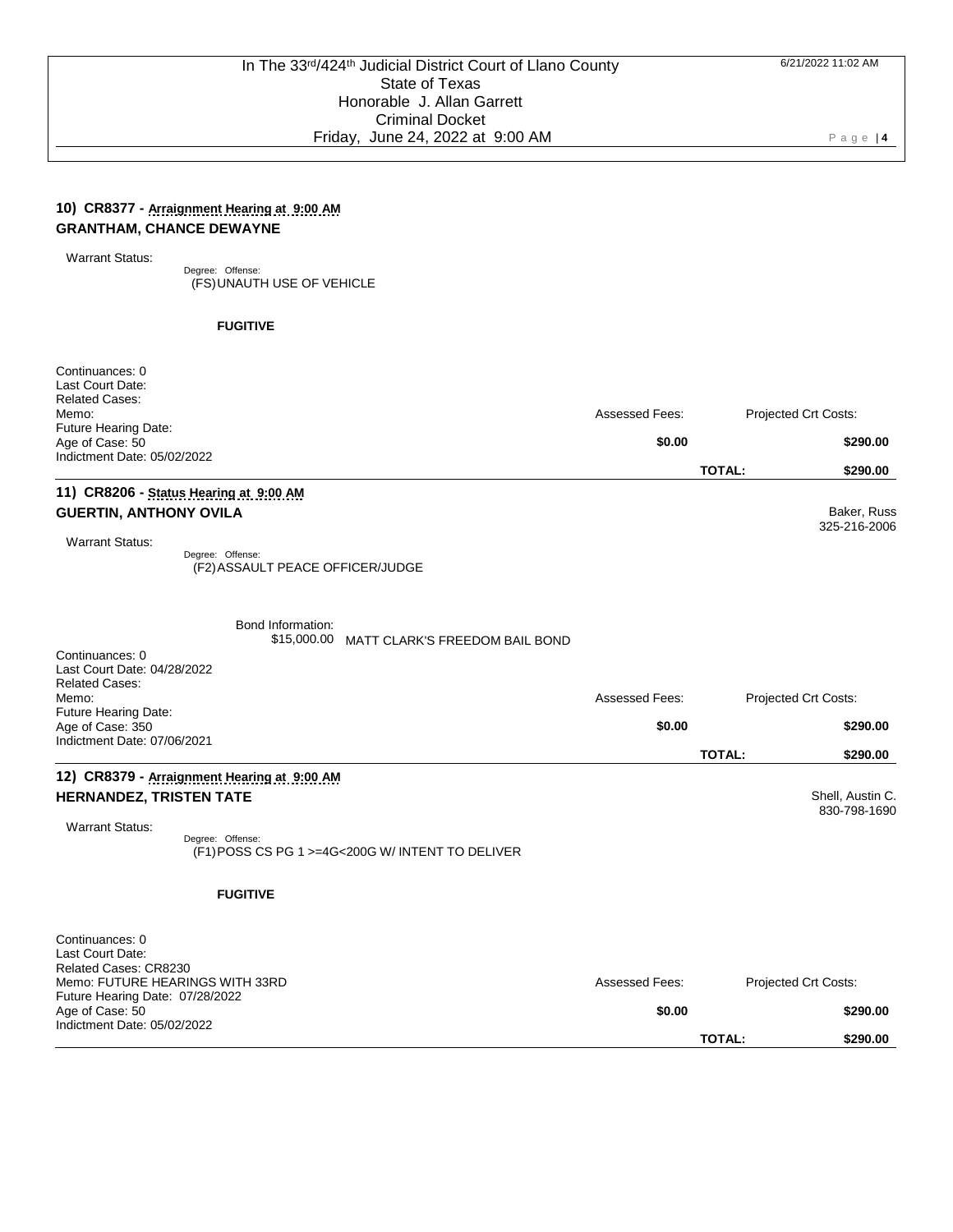#### **13) CR8380 - Arraignment Hearing at 9:00 AM HOPPER, KAITLYN DONNA** Warrant Status: Def, Pub 512-234-3061 Degree: Offense: (FU) POSS CS PG 1 >=400G W/ INTENT TO DELIVER (F3) UNL POSS FIREARM BY FELON Court Appointed 05/02/2022 Bond Information: \$75,000.00 .Lisa's 007 Bail Bonds - Out of County \$15,000.00 .Lisa's 007 Bail Bonds - Out of County Continuances: 0 Last Court Date: Related Cases: 53619 Memo: FUTURE HEARINGS WITH 33RD Future Hearing Date: 07/28/2022 Assessed Fees: Projected Crt Costs: Age of Case: 50 Indictment Date: 05/02/2022 **\$0.00 \$290.00 TOTAL: \$290.00 14) CR8381 - Arraignment Hearing at 9:00 AM JONES, KEELAN** Warrant Status: Degree: Offense: (F3) TAMPER/FABRICATE PHYS EVID W/INTENT TO IMPAIR Bond Information: \$10,000.00 \$10,000.00 Credit Bail Bonds Credit Bail Bonds Continuances: 0 Last Court Date: Related Cases: Memo: Future Hearing Date: Assessed Fees: Projected Crt Costs: Age of Case: 50 Indictment Date: 05/02/2022 **\$0.00 \$290.00 TOTAL: \$290.00 15) CR8382 - Arraignment Hearing at 9:00 AM LEWIS, BRANDON D** Warrant Status: Degree: Offense: (FS) POSS CS PG 2 < 1G Bond Information: \$10,000.00 Credit Bail Bonds Continuances: 0 Last Court Date: Related Cases: Memo: Future Hearing Date: Assessed Fees: Projected Crt Costs: Age of Case: 50 Indictment Date: 05/02/2022 **\$0.00 \$290.00 TOTAL: \$290.00**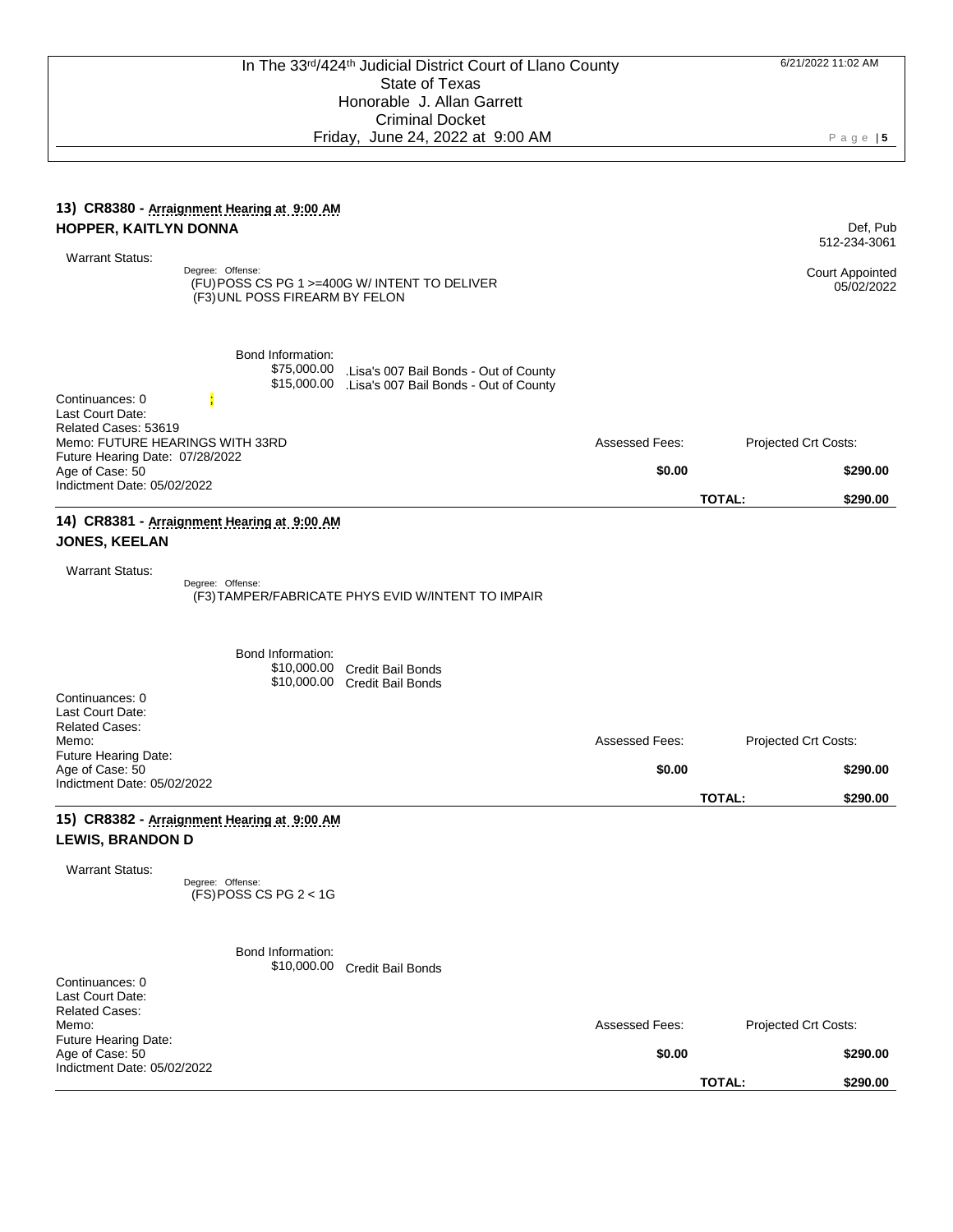#### **16) CR8383 - Arraignment Hearing at 9:00 AM LEWIS, LORI ANN**

 Warrant Status: Degree: Offense: (F1) POSS CS PG 1 >=4G<200G W/ INTENT TO DELIVER Court Appointed

| Last Court Date:            |                       |                             |
|-----------------------------|-----------------------|-----------------------------|
| <b>Related Cases:</b>       |                       |                             |
| Memo:                       | <b>Assessed Fees:</b> | <b>Projected Crt Costs:</b> |
| <b>Future Hearing Date:</b> |                       |                             |
| Age of Case: 50             | \$0.00                | \$290.00                    |
| Indictment Date: 05/02/2022 |                       |                             |
|                             |                       | \$290.00<br><b>TOTAL:</b>   |

### **17) CR8384 - Arraignment Hearing at 9:00 AM MENCHACA, ANGELA LYNN**

Warrant Status:

Continuances: 0

Degree: Offense: (FS) POSS CS PG 1/1-B <1G

|                                                                                                                 | Bond Information:<br>\$4,000.00                                                 | <b>Credit Bail Bonds</b>                       |                       |                                                                  |
|-----------------------------------------------------------------------------------------------------------------|---------------------------------------------------------------------------------|------------------------------------------------|-----------------------|------------------------------------------------------------------|
| Continuances: 0<br>Last Court Date:<br><b>Related Cases:</b><br>Memo:                                           |                                                                                 |                                                | <b>Assessed Fees:</b> | Projected Crt Costs:                                             |
| <b>Future Hearing Date:</b><br>Age of Case: 50<br>Indictment Date: 05/02/2022                                   |                                                                                 |                                                | \$0.00                | \$290.00                                                         |
|                                                                                                                 |                                                                                 |                                                |                       | <b>TOTAL:</b><br>\$290.00                                        |
| <b>MILLS, ELIZABETH ANN</b><br><b>Warrant Status:</b>                                                           | 18) CR7960 - Pretrial Motion to Revoke Probation at 9:00 AM<br>Degree: Offense: | (F3) CRUELTY NON-LIVESTK ANIM: KILL/POISON/SBI |                       | Def, Pub<br>512-234-3061<br><b>Court Appointed</b><br>05/05/2022 |
|                                                                                                                 | <b>LLANO COUNTY JAIL</b><br>Bond Information:<br>\$5,000.00                     | .Sheila's Bail Bonds - Out Of County           |                       |                                                                  |
| Continuances: 0<br>Last Court Date: 05/10/2021<br><b>Related Cases:</b><br>Memo:<br><b>Future Hearing Date:</b> |                                                                                 |                                                | <b>Assessed Fees:</b> | Projected Crt Costs:                                             |
| Age of Case: 746<br>Indictment Date: 06/05/2020                                                                 |                                                                                 |                                                | \$0.00                | \$290.00                                                         |

**TOTAL: \$290.00**

Def, Pub 512-234-3061

05/02/2022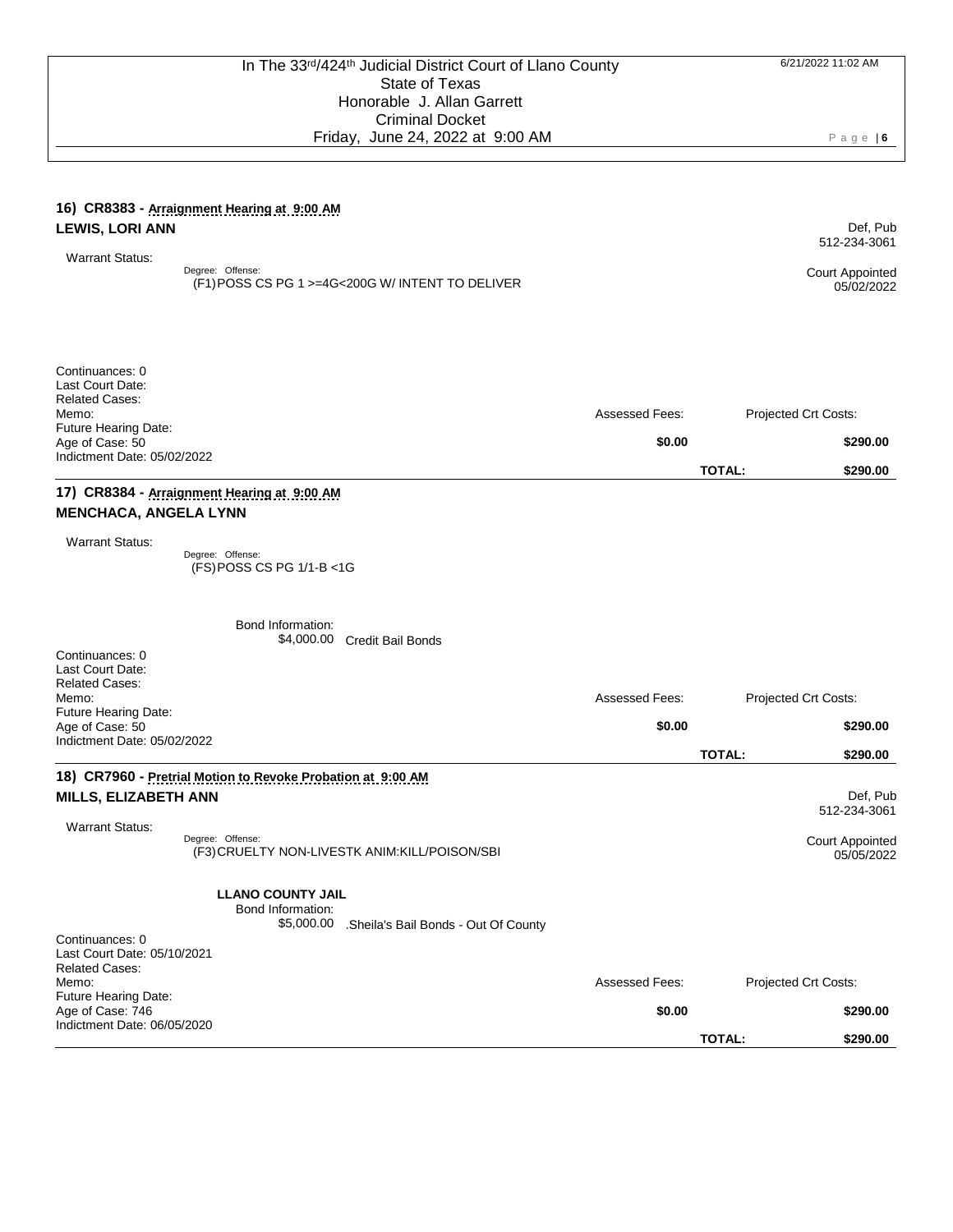#### **19) CR8385 - Arraignment Hearing at 9:00 AM PARR, SHANNA ELIZABETH**

Warrant Status:

Degree: Offense: (F3) POSS CS PG 1 >=1G<4G

> Bond Information: \$30,000.00 Credit Bail Bonds

Continuances: 0 Last Court Date: Related Cases: Memo: Future Hearing Date: Assessed Fees: Projected Crt Costs: Age of Case: 50 Indictment Date: 05/02/2022 **\$0.00 \$290.00 TOTAL: \$290.00**

### **20) CR8386 - Arraignment Hearing at 9:00 AM PELLETIER, JANELL PACKARD**

Warrant Status:

Degree: Offense: (F2) POSS CS PG 1/1-B >=4G<200G

Bond Information: \$20,000.00 Credit Bail Bonds Continuances: 0 Last Court Date: Related Cases: Memo: Future Hearing Date: Assessed Fees: Projected Crt Costs: Age of Case: 50 Indictment Date: 05/02/2022 **\$0.00 \$290.00 TOTAL: \$290.00 21) CR8357 - Status Hearing at 9:00 AM PENNY, MELISSA ANN** Warrant Status: Def, Pub 512-234-3061 Degree: Offense: (FS) POSS CS PG 1 <1G **FUGITIVE** Court Appointed 05/03/2022 Bond Information: \$8,000.00 Credit Bail Bonds Continuances: 0 Last Court Date: 05/03/2022 Related Cases: Memo: Future Hearing Date: Assessed Fees: Projected Crt Costs:

Age of Case: 106 Indictment Date: 03/07/2022 **\$0.00 \$290.00 TOTAL: \$290.00**

P a g e | **7**

512-234-3061 Court Appointed

Def, Pub

05/02/2022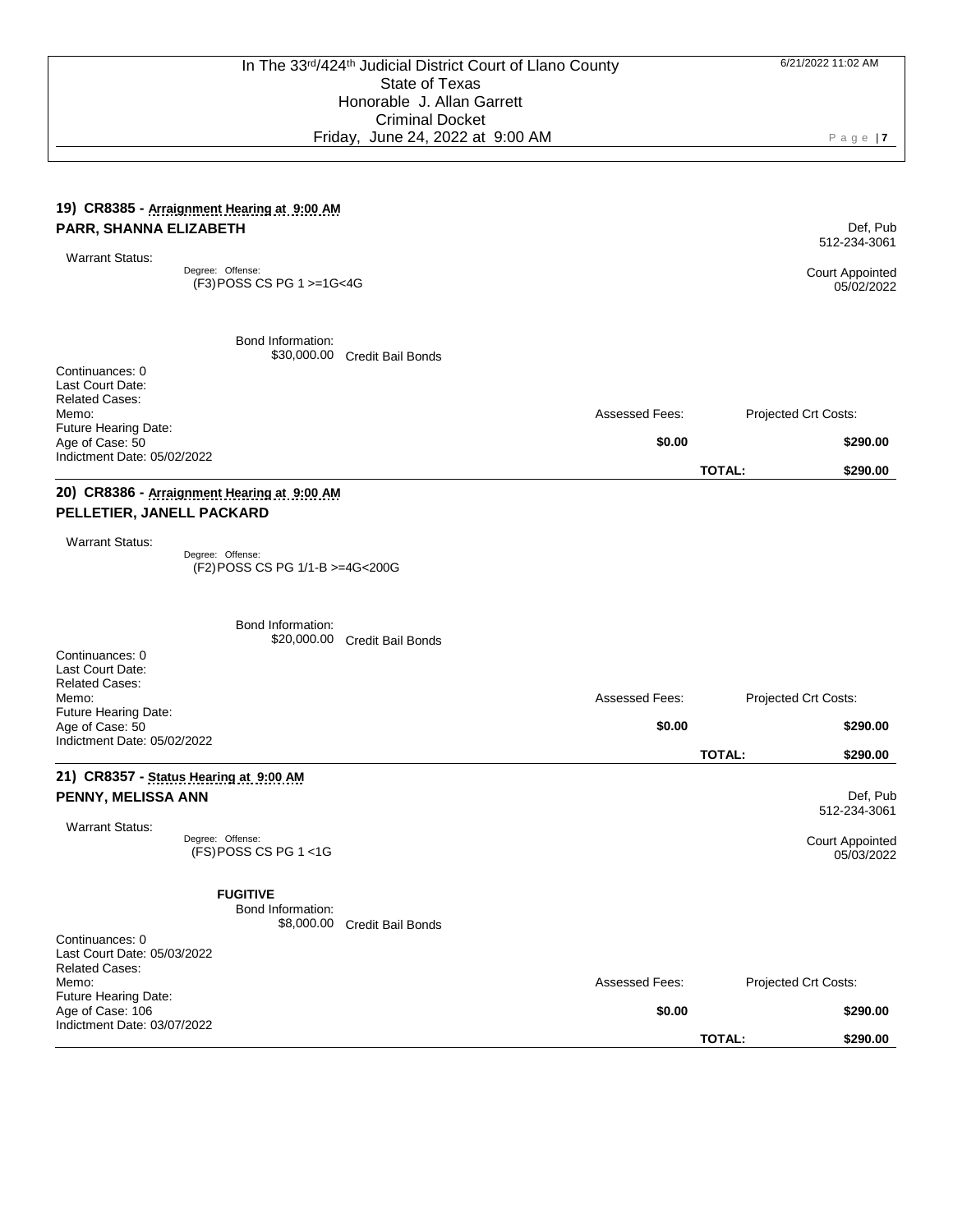### **22) CR8387 - Arraignment Hearing at 9:00 AM RICHARDS, ZACHARY LEE**

Warrant Status:

Degree: Offense: (F2) POSS CS PG 1/1-B >=4G<200G

> Bond Information: \$40,000.00 RICHARDS, ZACHARY LEE

| Continuances: 0                                                         |                                                                 |                                                  |                       |               |                      |
|-------------------------------------------------------------------------|-----------------------------------------------------------------|--------------------------------------------------|-----------------------|---------------|----------------------|
| Last Court Date:<br><b>Related Cases:</b>                               |                                                                 |                                                  |                       |               |                      |
| Memo:<br>Future Hearing Date:                                           |                                                                 |                                                  | <b>Assessed Fees:</b> |               | Projected Crt Costs: |
| Age of Case: 50                                                         |                                                                 |                                                  | \$0.00                |               | \$290.00             |
| Indictment Date: 05/02/2022                                             |                                                                 |                                                  |                       | <b>TOTAL:</b> | \$290.00             |
|                                                                         | 23) CR8388 - Arraignment Hearing at 9:00 AM                     |                                                  |                       |               |                      |
| <b>SALDANA, DONALD</b>                                                  |                                                                 |                                                  |                       |               | Cofer, Rick          |
| <b>Warrant Status:</b>                                                  |                                                                 |                                                  |                       |               | 512-200-3801         |
|                                                                         | Degree: Offense:                                                | (F1) POSS CS PG 1 >=4G<200G W/ INTENT TO DELIVER |                       |               |                      |
|                                                                         | Bond Information:                                               |                                                  |                       |               |                      |
| Continuances: 0<br>Last Court Date:                                     |                                                                 | \$50,000.00 Credit Bail Bonds                    |                       |               |                      |
| <b>Related Cases:</b><br>Memo:                                          |                                                                 |                                                  | Assessed Fees:        |               | Projected Crt Costs: |
| Future Hearing Date:<br>Age of Case: 50                                 |                                                                 |                                                  | \$0.00                |               | \$290.00             |
| Indictment Date: 05/02/2022                                             |                                                                 |                                                  |                       | <b>TOTAL:</b> |                      |
|                                                                         | 24) CR7640 - Pretrial Motion to Request Adjudication at 9:00 AM |                                                  |                       |               | \$290.00             |
| <b>SCALES, TIFFANY MARIE</b>                                            |                                                                 |                                                  |                       |               | Cofer, Rick          |
|                                                                         |                                                                 |                                                  |                       |               | 512-200-3801         |
| <b>Warrant Status:</b>                                                  | Degree: Offense:<br>(F2) POSS CS PG 1 >=4G<200G                 |                                                  |                       |               |                      |
|                                                                         | Bond Information:                                               | \$50,000.00 Credit Bail Bonds                    |                       |               |                      |
| Continuances: 0<br>Last Court Date: 06/07/2022<br><b>Related Cases:</b> |                                                                 |                                                  |                       |               |                      |
| Memo:                                                                   |                                                                 |                                                  | Assessed Fees:        |               | Projected Crt Costs: |
| <b>Future Hearing Date:</b><br>Age of Case: 1491                        |                                                                 |                                                  | \$0.00                |               | \$290.00             |
| Indictment Date: 05/22/2018                                             |                                                                 |                                                  |                       | <b>TOTAL:</b> |                      |

6/21/2022 11:02 AM

P a g e | **8**

325-423-5089

Thomas, Perry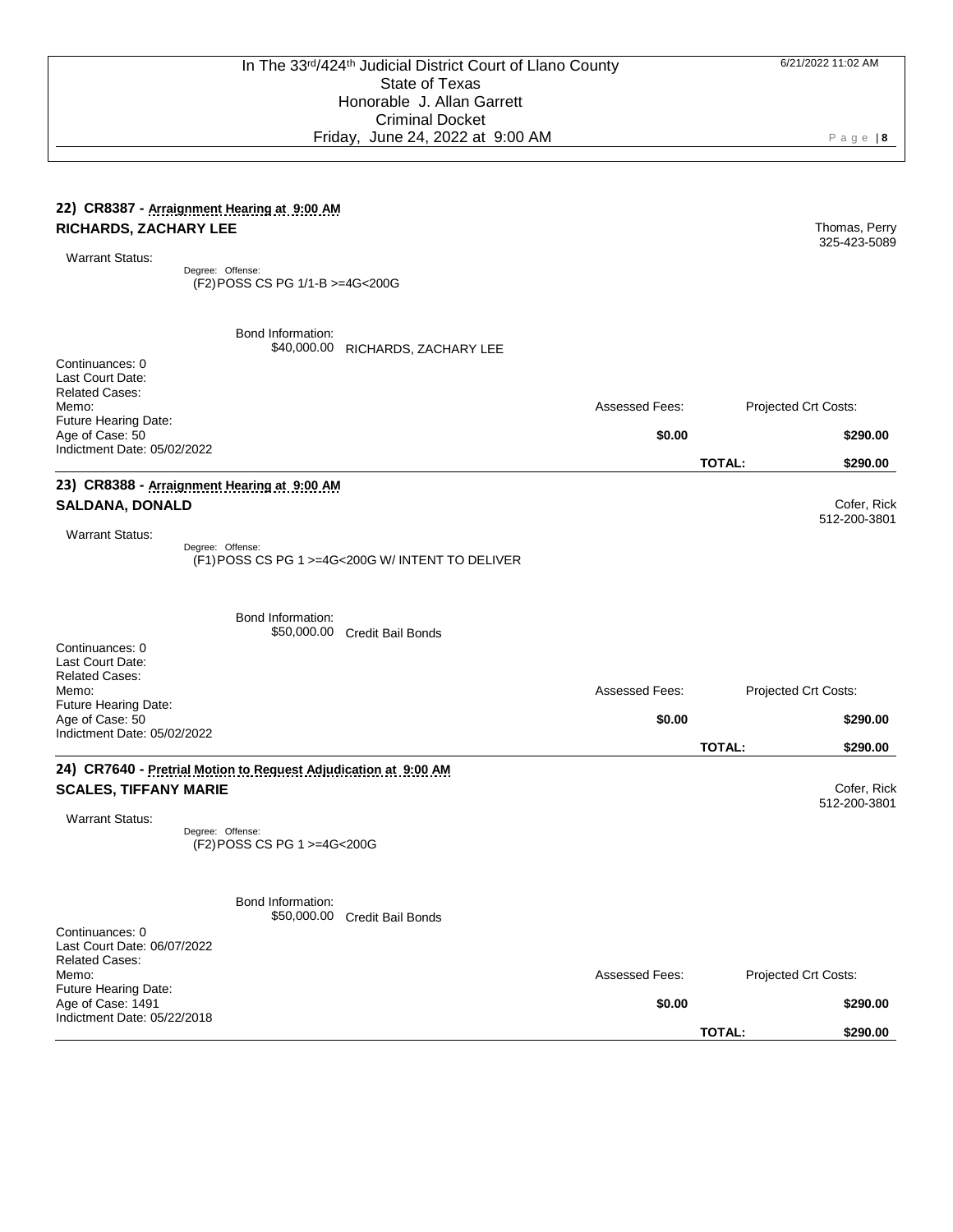#### **25) CR8389 - Arraignment Hearing at 9:00 AM SCALES, TIFFANY MARIE**

Warrant Status:

Degree: Offense: (F1) POSS CS PG 1 >=4G<200G W/ INTENT TO DELIVER

\$50,000.00 Credit Bail Bonds

Bond Information:

Continuances: 0 Last Court Date: Related Cases: Memo: Future Hearing Date: Age of Case: 50 Indictment Date: 05/02/2022

### **26) CR8390 - Arraignment Hearing at 9:00 AM SHOWERS, JASON LEE**

 Warrant Status: Degree: Offense: (FS) INTERFER W/POLICE SERV ANIMAL INJURY Court Appointed 05/02/2022

Bond Information: \$40,000.00 Credit Bail Bonds Continuances: 0 Last Court Date: Related Cases: Memo: Future Hearing Date: Assessed Fees: Projected Crt Costs: Age of Case: 50 Indictment Date: 05/02/2022 **\$0.00 \$290.00 TOTAL: \$290.00**

### **27) CR8391 - Arraignment Hearing at 9:00 AM SHUFFIELD, BRADLEY SEAN**

Warrant Status:

Degree: Offense: (FS) FORGERY FINANCIAL INSTRUMENT (FS) THEFT PROP >=\$2,500<\$30K

#### **FUGITIVE**

Bond Information:

\$10,000.00 .AA Best Bail Bonds - Out of County

| Indictment Date: 05/02/2022 |
|-----------------------------|
|                             |

Cofer, Rick 512-200-3801

Cowart, Tim 325-247-5486

Assessed Fees: Projected Crt Costs:

Assessed Fees: Projected Crt Costs:

**\$0.00 \$290.00**

**TOTAL: \$290.00**

**\$0.00 \$290.00**

**TOTAL: \$290.00**

P a g e | **9**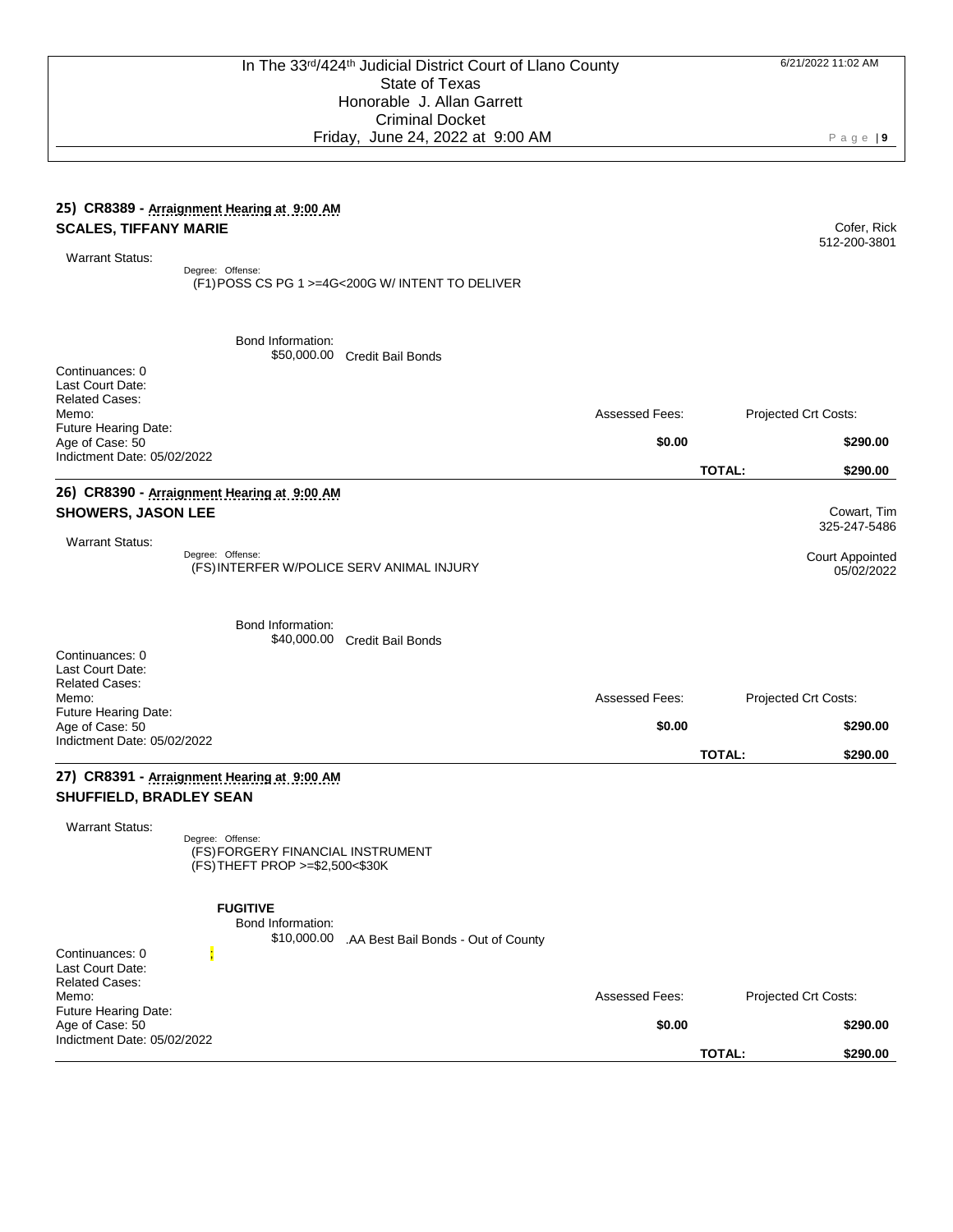Def, Pub 512-234-3061

## **28) CR8362 - Pretrial Motion to Request Adjudication at 9:00 AM SLEDGE, CHRISTOPHER DAVID, Sr**

| <b>Warrant Status:</b>                  |                                                                                    |                |               | JIL LUT JUU I                        |
|-----------------------------------------|------------------------------------------------------------------------------------|----------------|---------------|--------------------------------------|
|                                         | Degree: Offense:<br>(F3) INJURY CHILD/ELDERLY/DISABLE W/INT BODILY INJ             |                |               | <b>Court Appointed</b><br>06/06/2022 |
| IN JAIL 19                              |                                                                                    |                |               |                                      |
|                                         | <b>BURNET COUNTY JAIL</b>                                                          |                |               |                                      |
| Continuances: 0<br>Last Court Date:     |                                                                                    |                |               |                                      |
| <b>Related Cases:</b><br>Memo:          |                                                                                    | Assessed Fees: |               | Projected Crt Costs:                 |
| Future Hearing Date:<br>Age of Case: 82 |                                                                                    | \$0.00         |               | \$290.00                             |
| Indictment Date: 03/31/2022             |                                                                                    |                | <b>TOTAL:</b> | \$290.00                             |
|                                         | 29) CR8392 - Arraignment Hearing at 9:00 AM                                        |                |               |                                      |
| <b>STATLER, COURTNEY ALEXIS</b>         |                                                                                    |                |               | Def, Pub<br>512-234-3061             |
| <b>Warrant Status:</b>                  | Degree: Offense:                                                                   |                |               |                                      |
|                                         | (F2) AGG ASSAULT W/DEADLY WEAPON                                                   |                |               | Court Appointed<br>05/02/2022        |
|                                         | Bond Information:<br>\$20,000.00 Turk Bail Bonds                                   |                |               |                                      |
| Continuances: 0                         |                                                                                    |                |               |                                      |
| Last Court Date:                        |                                                                                    |                |               |                                      |
| <b>Related Cases:</b>                   | Memo: AND ATTORNEY'S MOTION TO WITHDRAW                                            | Assessed Fees: |               | Projected Crt Costs:                 |
| Future Hearing Date:<br>Age of Case: 50 |                                                                                    | \$0.00         |               | \$290.00                             |
| Indictment Date: 05/02/2022             |                                                                                    |                |               |                                      |
|                                         |                                                                                    |                | <b>TOTAL:</b> | \$290.00                             |
|                                         | 30) CR8393 - Arraignment Hearing at 9:00 AM<br><b>TSCHIRHART, TRISTON NICHOLAS</b> |                |               |                                      |
| <b>Warrant Status:</b>                  |                                                                                    |                |               |                                      |
|                                         | Degree: Offense:<br>(F1) POSS CS PG 1 >=4G<200G W/ INTENT TO DELIVER               |                |               |                                      |
|                                         | (F3) UNL POSS FIREARM BY FELON                                                     |                |               |                                      |

| <b>Related Cases:</b><br>Memo:<br><b>Future Hearing Date:</b> |  | <b>Assessed Fees:</b> | Projected Crt Costs:      |
|---------------------------------------------------------------|--|-----------------------|---------------------------|
| Age of Case: 43<br>Indictment Date: 05/09/2022                |  | \$0.00                | \$290.00                  |
|                                                               |  |                       | <b>TOTAL:</b><br>\$290.00 |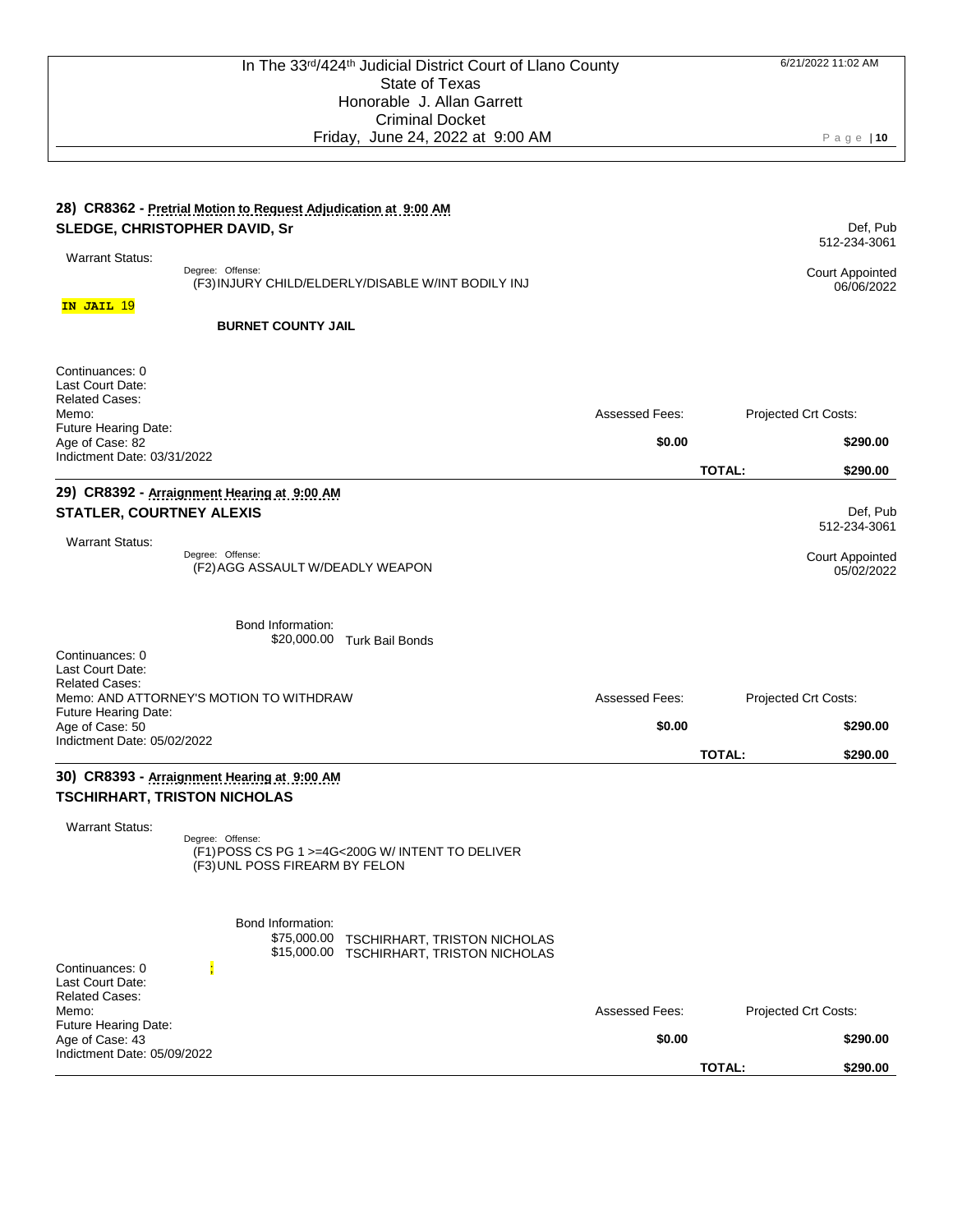#### **31) CR8261 - Status Hearing at 9:00 AM WEINHANDL, NICOLE LYNN** Warrant Status: Def, Pub 512-234-3061 Degree: Offense: (FS) ABANDON ENDANGER CHILD CRIMINAL NEGLIGENCE (F1) TAMPERING WITH WITNESS Court Appointed 11/04/2021 Continuances: 0 Last Court Date: 06/07/2022 Related Cases: Memo: Future Hearing Date: Assessed Fees: Projected Crt Costs: Age of Case: 284 Indictment Date: 09/10/2021 **\$0.00 \$290.00 TOTAL: \$290.00 32) CR8146 - Pretrial Motion to Request Adjudication at 9:00 AM WHITAKER, MICHAEL ALLEN** Warrant Status: Def, Pub 512-234-3061 **IN JAIL** 5 Degree: Offense: (F3) UNL POSS FIREARM BY FELON Continuances: 0 Last Court Date: 05/12/2022 Related Cases: Memo<sup>.</sup> Future Hearing Date: Assessed Fees: Projected Crt Costs: Age of Case: 186 Indictment Date: 12/17/2021 **\$0.00 \$290.00 TOTAL: \$290.00 33) CR8294 - Status Hearing at 9:00 AM WHITAKER, MICHAEL ALLEN** Warrant Status: Def, Pub 512-234-3061 **IN JAIL** 5 Degree: Offense: (F1) POCS CS PG 1 >=4G<200G W/ INTENT TO DELIVER Court Appointed 01/04/2022 Bond Information: \$0.00 WHITAKER, MICHAEL ALLEN Continuances: 0 Last Court Date: 05/12/2022 Related Cases: Memo: Future Hearing Date: Assessed Fees: Projected Crt Costs: Age of Case: 232 Indictment Date: 11/01/2021 **\$0.00 \$290.00**

**TOTAL: \$290.00**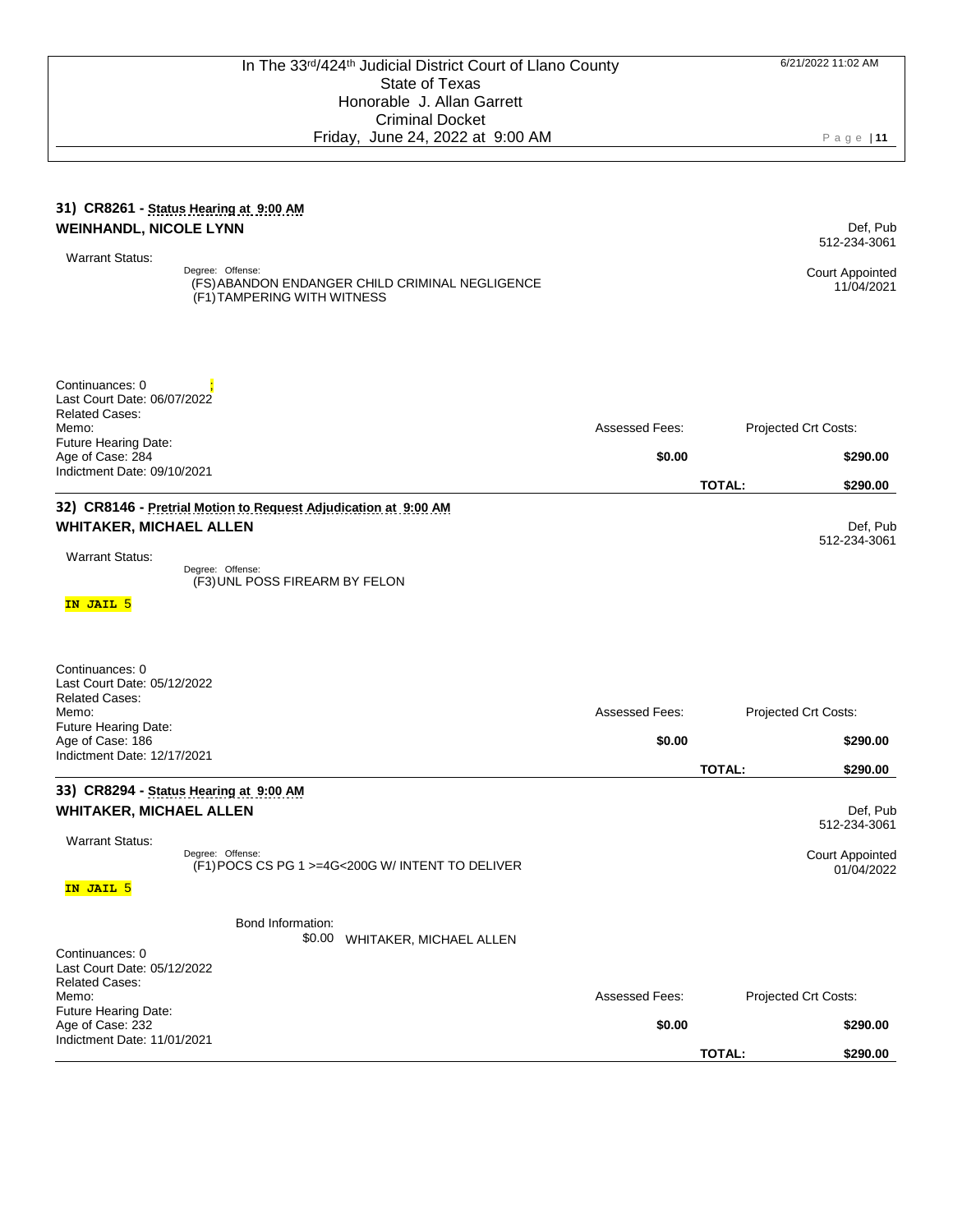| 34) CR8394 - Arraignment Hearing at 9:00 AM<br><b>WHITAKER, MICHAEL ALLEN</b><br><b>Warrant Status:</b><br>Degree: Offense:<br>(F3) EVADING ARREST DET W/VEH                    |                       | Def, Pub<br>512-234-3061  |
|---------------------------------------------------------------------------------------------------------------------------------------------------------------------------------|-----------------------|---------------------------|
| (FS) TERRORISTIC THREAT AGAINST PEACE OFFICER/JUDGE                                                                                                                             |                       |                           |
| IN JAIL 5                                                                                                                                                                       |                       |                           |
| Bond Information:<br>\$15,000.00<br><b>Credit Bail Bonds</b><br>\$15,000.00<br><b>Credit Bail Bonds</b><br>Continuances: 0                                                      |                       |                           |
| Last Court Date:                                                                                                                                                                |                       |                           |
| <b>Related Cases:</b><br>Memo:                                                                                                                                                  | <b>Assessed Fees:</b> | Projected Crt Costs:      |
| Future Hearing Date:<br>Age of Case: 50                                                                                                                                         | \$0.00                | \$290.00                  |
| Indictment Date: 05/02/2022                                                                                                                                                     |                       | <b>TOTAL:</b><br>\$290.00 |
| 35) CR8395 - Arraignment Hearing at 9:00 AM<br><b>WOOLLEY, JOHN REAGAN</b>                                                                                                      |                       | Def, Pub<br>512-234-3061  |
| <b>Warrant Status:</b><br>Degree: Offense:<br>(F1) POSS CS PG 1 >=4G<200G W/ INTENT TO DELIVER<br>(F2) ASSAULT PEACE OFFICER/JUDGE                                              |                       |                           |
| Continuances: 0<br>Last Court Date:<br><b>Related Cases:</b><br>Memo: BOND WAS SURRENDERED BY CREDIT BAIL BONDS WHEN DEF WAS IN JAIL IN<br><b>WILCO</b><br>Future Hearing Date: | Assessed Fees:        | Projected Crt Costs:      |
| Age of Case: 50                                                                                                                                                                 | \$0.00                | \$290.00                  |
| Indictment Date: 05/02/2022                                                                                                                                                     |                       | <b>TOTAL:</b><br>\$290.00 |